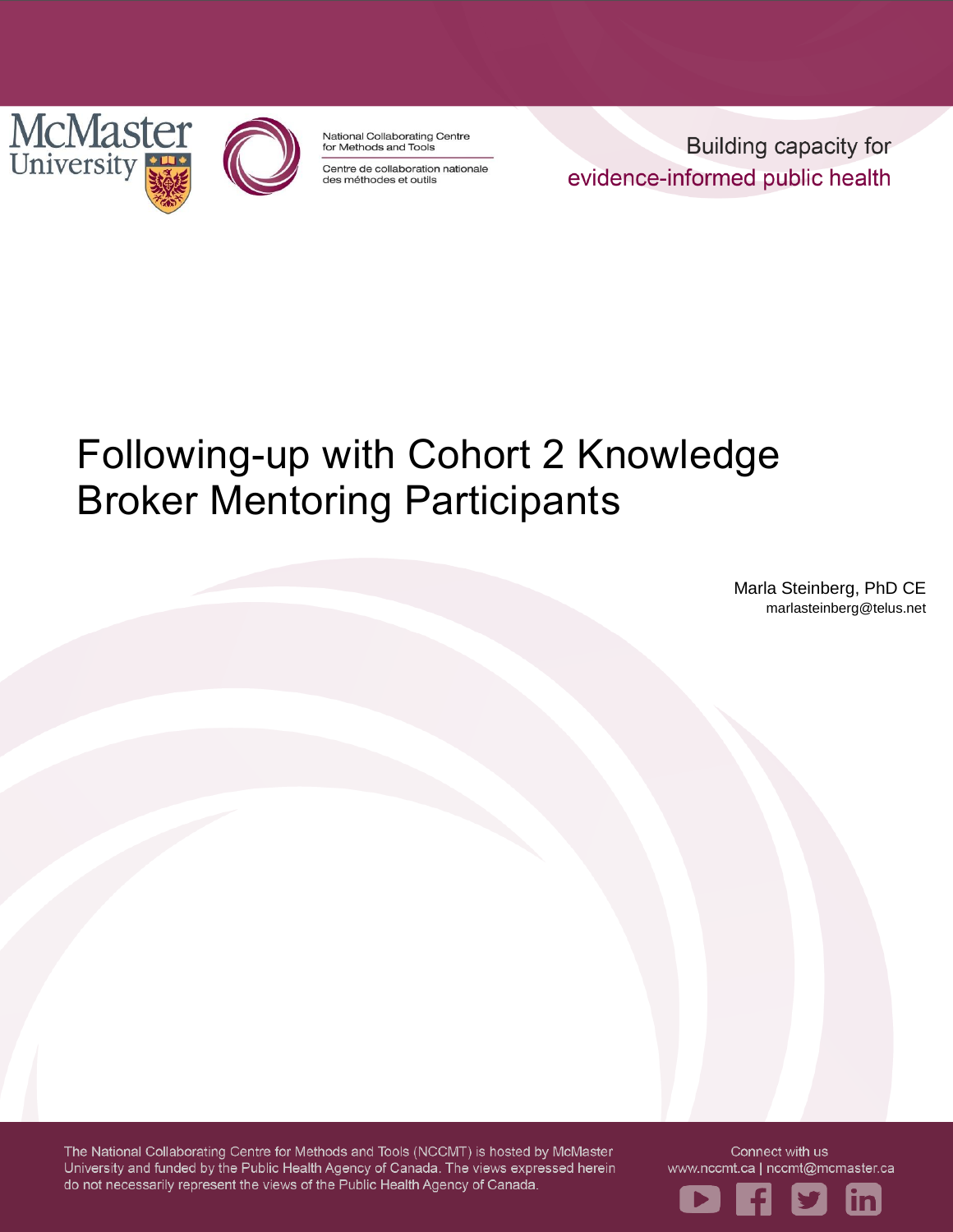# **Table of Contents**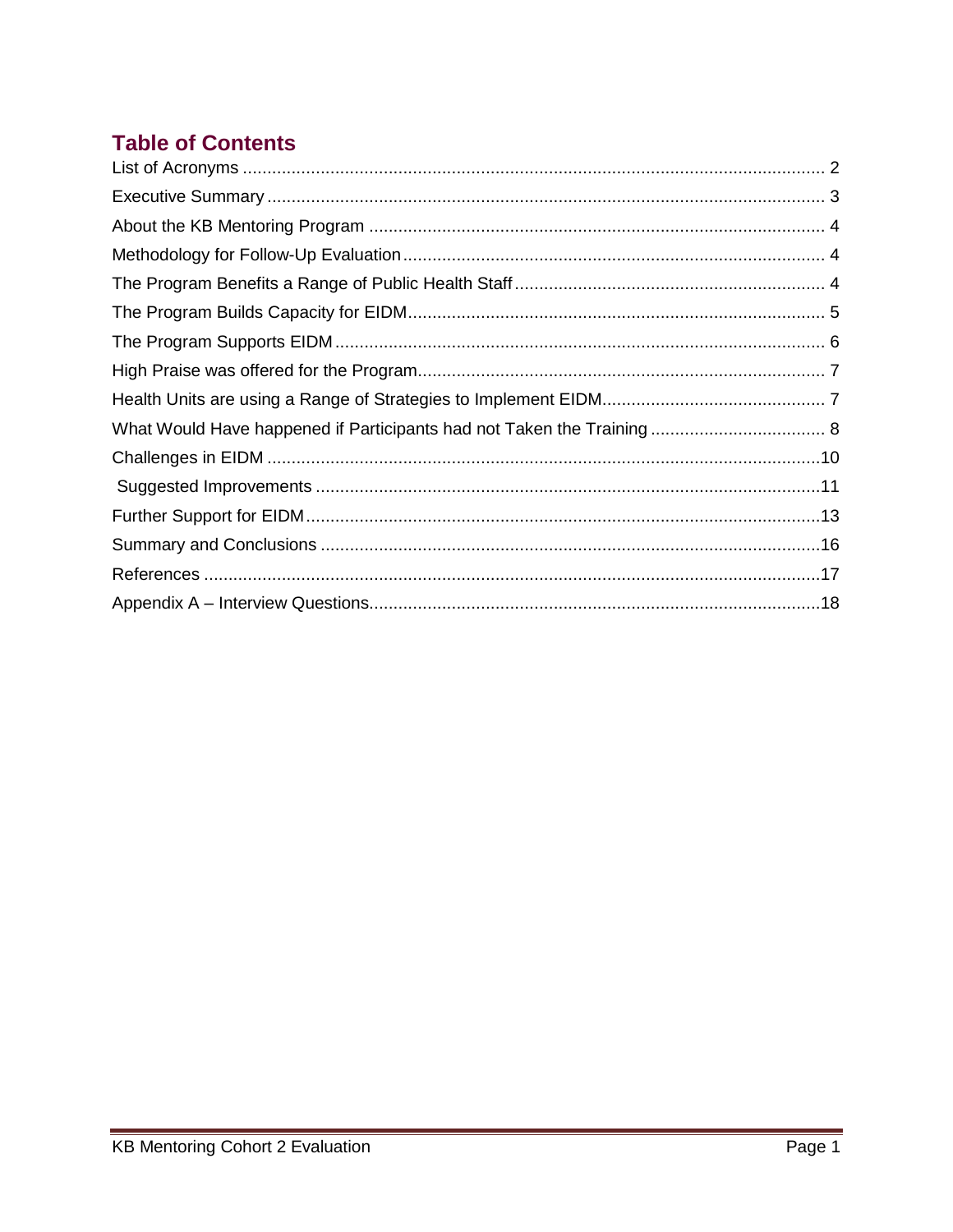## <span id="page-2-0"></span>**List of Acronyms**

- EIDM Evidence-informed decision making
- KB Knowledge brokering
- NCCMT National Collaborating Centre for Methods and Tools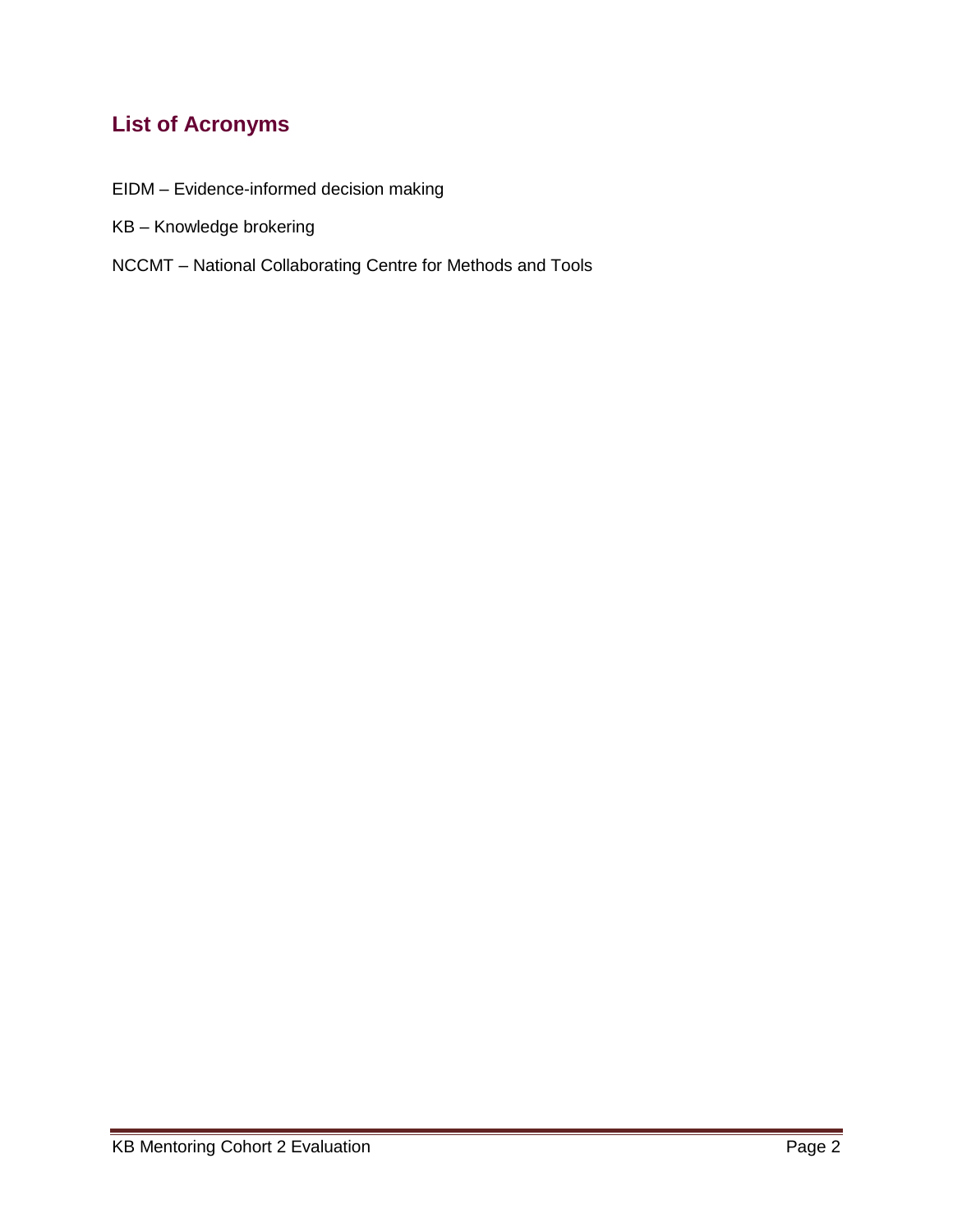#### <span id="page-3-0"></span>**Executive Summary**

This report documents the impact of the Knowledge Brokering (KB) Mentoring Program on health units that participated in Cohort 2, which ran from January 2017 to June 2018. Twentyfive employees from five Ontario public health units participated in half-hour phone interviews in January and February 2019, about six months after they had completed the program. Interviews were conducted with participants (16), managers (5) and health unit directors (4).

The interviews revealed that the KB Mentoring Program was highly successful in increasing capacity for evidence-informed decision making (EIDM) and furthering EIDM practices. Participants reported a range of outcomes including increased confidence, knowledge, skills and connections. These are the cornerstones of increased capacity. The KB Mentoring Program was seen as a major contributor in furthering the use of evidence in public health practice. Because of the program, these five health units are now engaging in a range of evidence-based practices including conducting additional rapid reviews, doing more critical appraisals of evidence and requiring evidence be included (and documented) in program review and planning.

The health units have operationalized EIDM supports in a variety of ways, including dedicated staff positions, working groups, training, standardized processes and resources such as guidebooks, frameworks and online portals. In some cases, participants have become champions for EIDM and are directly engaged in supporting others to do EIDM. In other cases, additional staff have been hired to take on this role. While the KB Mentoring Program was not the only agent of change in these health units, it was widely seen as helping move the organizations forward in their EIDM journeys in a more consistent, efficient and effective way. Participants offered high praise for the program.

Respondents mentioned a number of challenges in furthering their EIDM journeys and additional supports that will be required. They also suggested how the KB Mentoring Program can be improved. NCCMT should review these suggestions and determine which can be implemented to improve the program and which can be addressed through other means.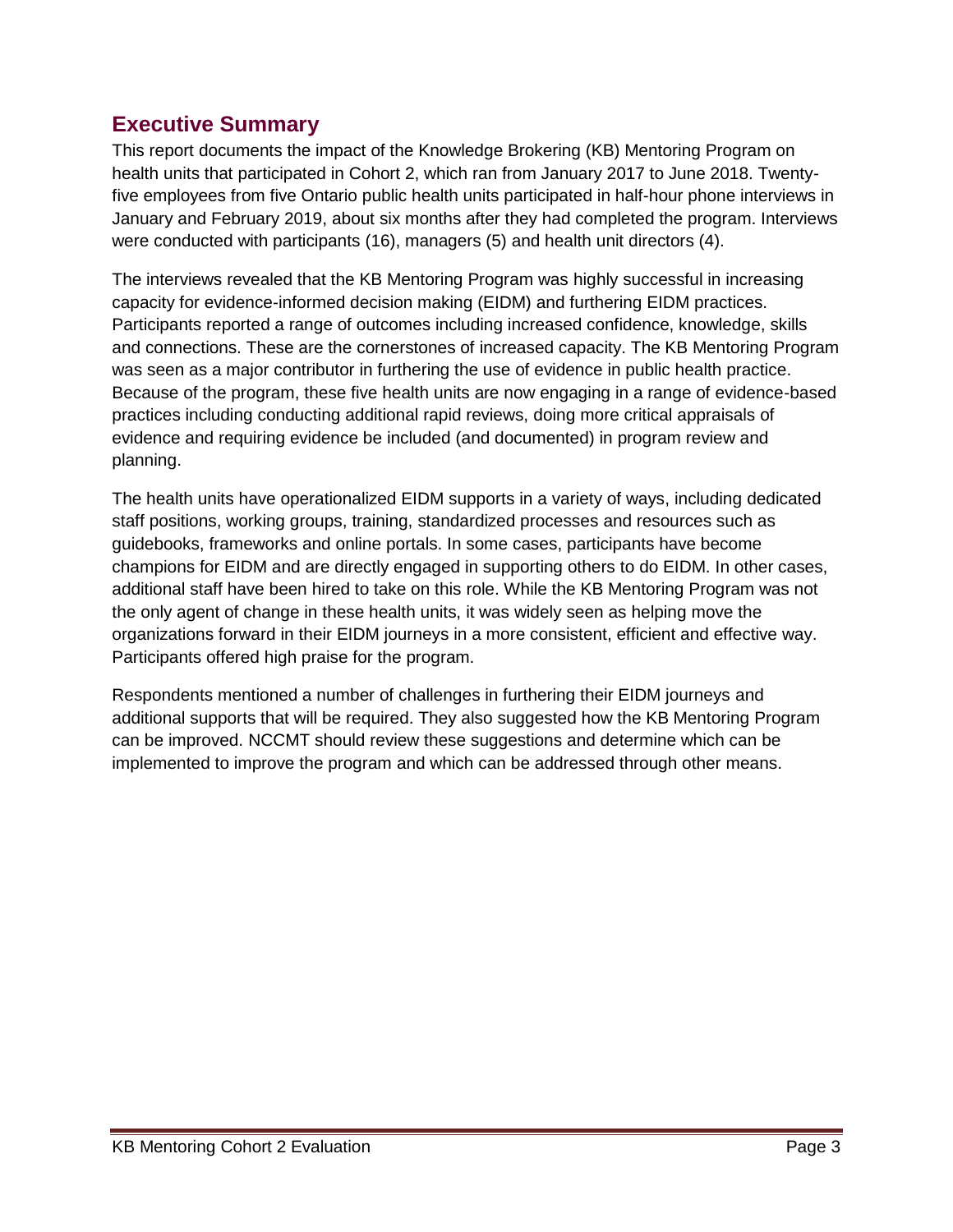#### <span id="page-4-0"></span>**About the KB Mentoring Program**

The National Collaborating Centre for Methods and Tools (NCCMT) launched the KB Mentoring Program in 2014 to advance the uptake and use of evidence-informed decision making (EIDM) in the public health sector in Canada. To date, two cohorts have been run: Cohort 1 from 2015 to 2016 and Cohort 2 from January 2017 to June 2018.

The program combines in-person and online support to train public health practitioners to develop knowledge and capacity in the theory and practice of EIDM. The training involves an initial EIDM organizational assessment using the Canadian Foundation for Healthcare Improvement's *Is Research Working for You?* Health units then select participants for the training, which consists of 10 in-person training days spread out over three sessions; course readings; individual and group critical appraisal practice; monthly webinars; and the support of an EIDM mentor. As part of the program, each health unit conducts a rapid review.

The KB Mentoring Program has two objectives:

- 1. To assess and assist public health units in developing organizational capacity for EIDM, and
- 2. To build individual capacity of selected staff to function as "internal" knowledge brokers in EIDM practice.

#### <span id="page-4-1"></span>**Methodology for Follow-Up Evaluation**

Staff from the NCCMT contacted all Cohort 2 health units to ask about their interest in participating in this follow-up evaluation. All five health units agreed and each provided contact information for five individuals (participants, managers and executives). The health units varied in size and are located in eastern and southern Ontario. Half-hour phone interviews were conducted with 25 people. Sixteen people were participants in the KB Mentoring Program and nine people were managers or executives at the health units. The NCCMT reviewed and approved the interview questions (see Appendix A). All participants consented for the interviews to be recorded and written transcripts were produced. The transcripts were analyzed using a general inductive approach (Thomas, 2006), which involved organizing the data into themes and sub-themes based on each area of inquiry. The remainder of this report presents the findings within each area of inquiry.

#### <span id="page-4-2"></span>**Program Benefits**

A range of public health staff participated in the program and all reported benefits. In this cohort, one health unit chose to send managers and only one front-line staff to the training to better support integration of EIDM into the work of the unit.

*When we agreed to participate we were really focused at that time on implementing evidence-informed decision making within our health unit. This was before the Ontario Public Health Standards were finalized, where evidence-informed decision making is a strong component. So we'd already determined as a health unit it was something that we were very interested in, but not just in terms of developing some internal capacity and skill*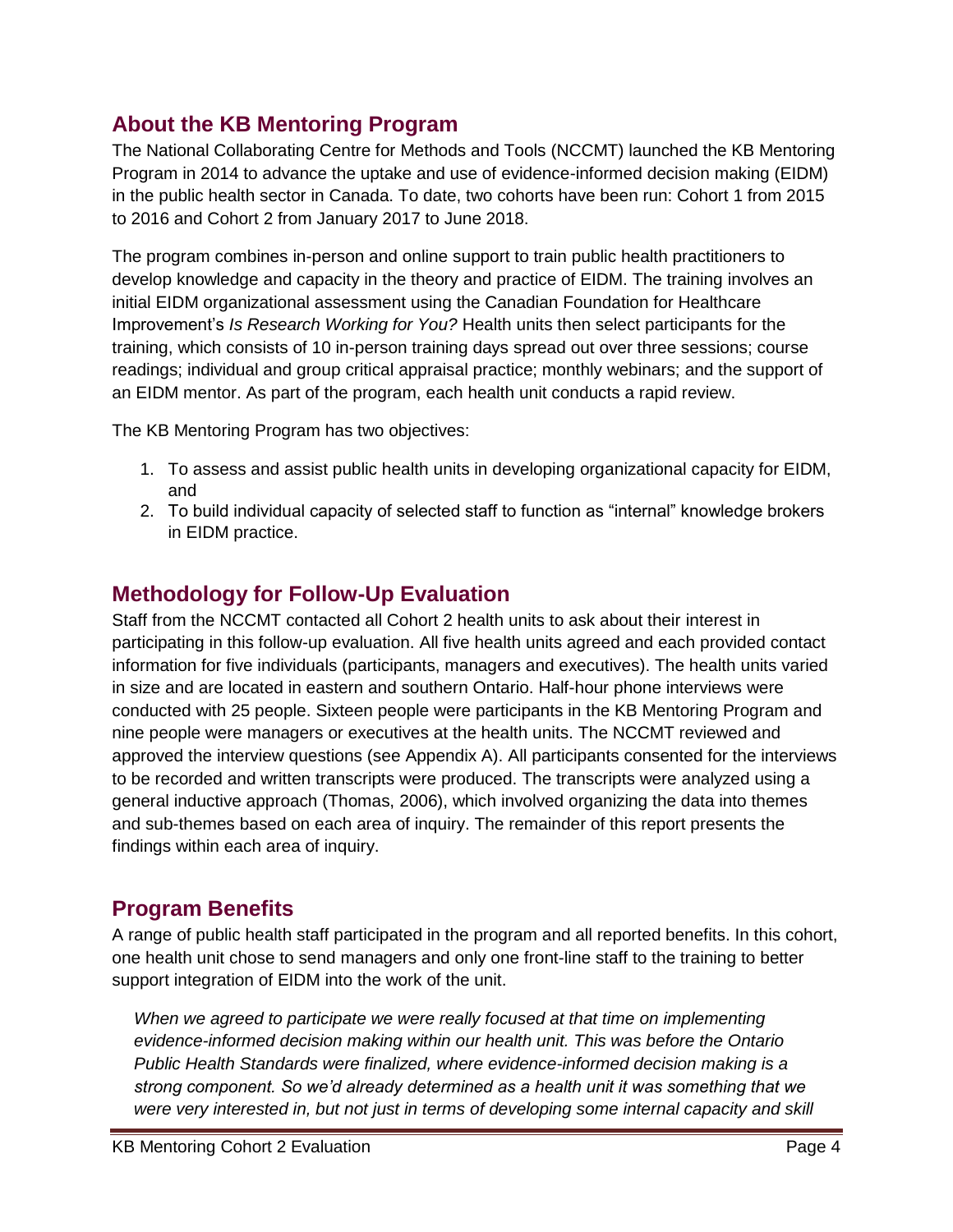*set, but developing the strategy to roll it out across the health unit, actually have all our programs and divisions apply evidence-informed decision making over a period of time. So recognizing that that was the case, we were not entirely sure that by sending a team of exclusive front-line staff, yes, they would learn the process, but they wouldn't necessarily be able to take that process and understand how we would then incorporate that into work and what sort of resources would be necessary and how you would then develop that into a strategy for rollout across the health unit. So that was why I and another manager participated in the program directly. (Manager Participant)*

All other units sent front-line staff only.

The list below shows the positions across interview participants. As the interviews were conducted with 16 of the Cohort 2 participants, it is likely that other types of public health professionals also attended.

> Dental hygienists Epidemiologists Family health specialists Health promotion and research analysts

Librarians Public health inspectors Public health nurses managers **Directors** 

#### <span id="page-5-0"></span>**Building Capacity for EIDM**

Every respondent mentioned at least one way in which they benefited from the program. Participants spoke about increased interest, increased expectations, increased knowledge and enhanced connections both within the health units and between units.

Participants reported increased knowledge in a range of areas:

- The importance of EIDM
- The importance of framing a good research question
- The importance of using different types of evidence
- The importance of doing critical appraisals
- How to conduct searches
- How to do critical appraisals
- How to do a rapid review
- The time required to do a rapid review
- The EIDM model
- The concepts and tools used in EIDM
- The challenges in EIDM
- The quality of evidence
- How to help others
- How to implement EIDM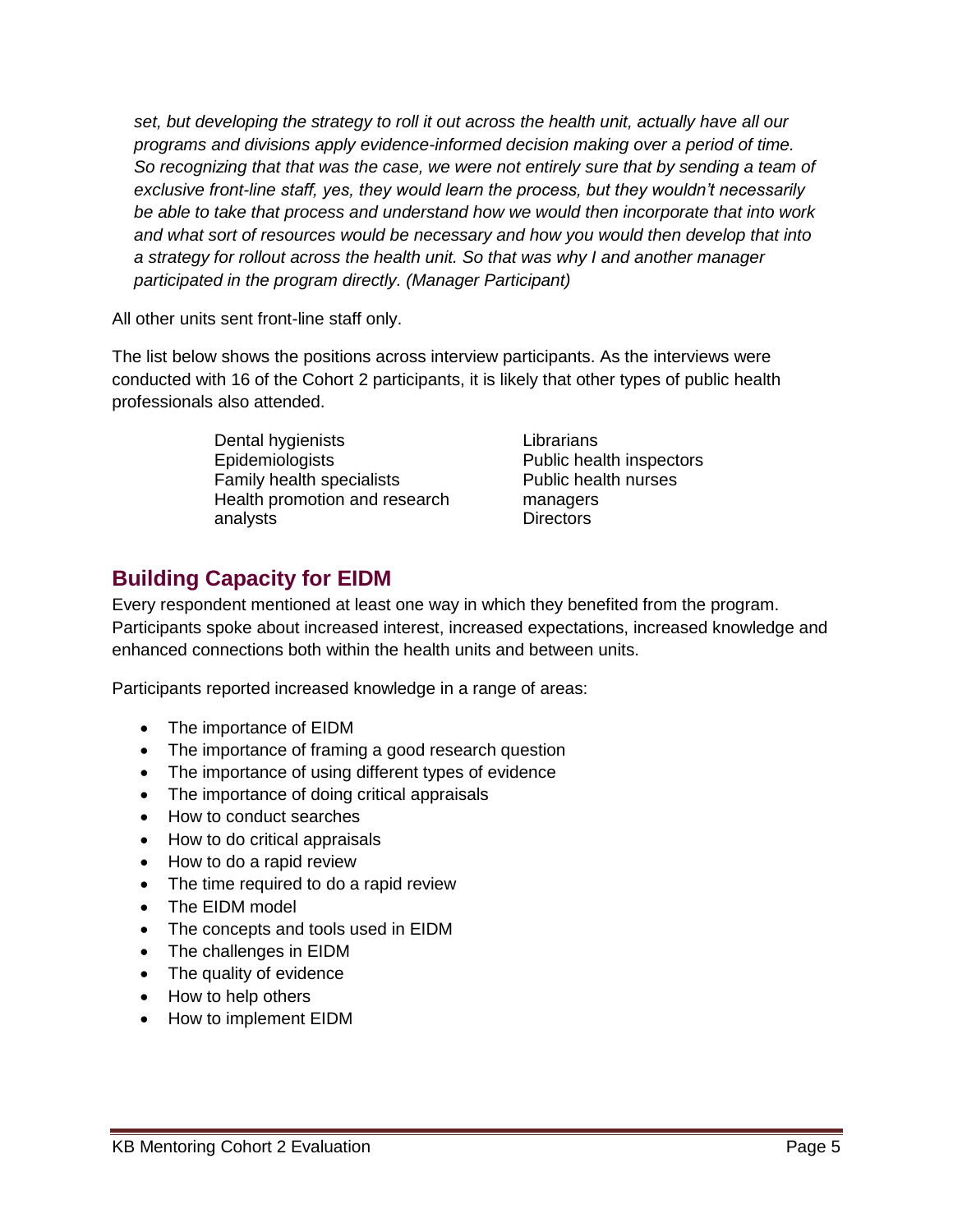#### <span id="page-6-0"></span>**Support for EIDM**

The program enhanced or supported a range of EIDM behaviours, including:

- Looking at the evidence base of existing programs or guidelines;
- Asking for evidence for new initiatives or decisions; and
- Being more critical of all research/evidence.

The program also supported the development of a number of standardized practices across the health units:

*With this new approach, people are trying to follow a more systemic, more rigorous process, so that it's less likely to be questioned in its validity in the way that it was done. (Participant)*

*It made a big difference in the way I listened to things that were presented either in the news or things that I read. It gave me an immediately discerning sense of when people were sort of spouting off research or saying, "This is researched." It made me look much more closely and be more discerning, and then to look deeper into things if I was interested in what* 

*Specifically, it would be the systematic way to approach a research review. In the past, if I was asked to do what we call literature review, we didn't really have any way to process, to do that, here in our health unit. I suspect that those in my role would go at it differently. So, having the training, the knowledge broker training, really helped us develop a systematic way of doing a research review, which ensured that it's being exemplified across departments. I think that was definitely a major benefit of going through the training—now being able to take that systematic process of doing the work and bringing it back to share with our colleagues. (Participant)*

*We've developed an approach for the department, and it's very heavily influenced by NCCMT and everything we learned in the knowledge brokering training. So definitely I'm doing a lot more training. And I know my messaging is consistent with, let's say, another knowledge broker in a different department who might be doing similar consultation. So that feels good, yeah. (Participant)*

Several examples were provided of EIDM in practice:

*We are in the process of doing a program review here at our health unit and I'm in charge of the safe water program. Part of that was critically looking at what we do and then making any suggestions on what we want to either change, eliminate or revise in our program. In order to do that, I had to look at some evidence of why I want to do this. So, for example, for safe water I looked at how we educated the public about private well water testing and I started doing some research on what are the best methods of getting education to the public about a public health matter. I was able to use that to pull from articles, critically appraise them and take some of those suggestions from those articles and make recommendations for my program. (Participant)*

*One of the things was how we communicated. We kind of educate our public in pretty similar ways. We put stuff up on our website, we provide pamphlets and stuff like that, but*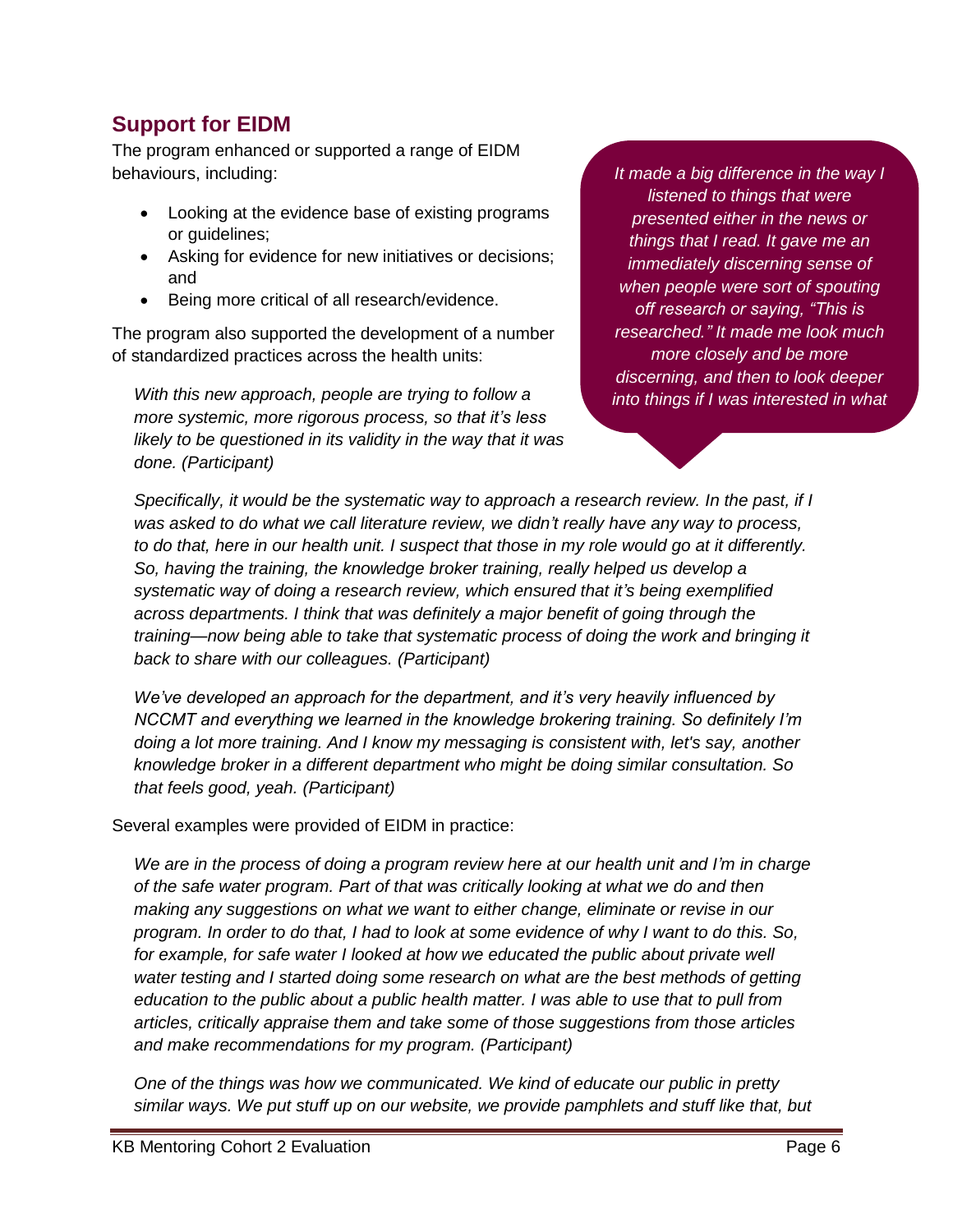*we don't take into consideration that different people have different levels of taking in that education. So we looked at geographical area, behaviour, what issues affects them, populations. I found a couple of articles that had a good amount of information that we can start looking at and based on that we decided as a group, not just out of my program, but into a lot of the program, to think about risk communication and try to prioritize what needs to be sent out to the public and the best methods of sending that out to the public. (Participant)*

*What we actually do is we use the NCCMT model for evidence-informed decision making in public health and actually build our project charter based on four components to help inform our decision making with respect to this. So as we've moved through this, we looked at the research related to this and we did a literature review to look for the gold standard in research in this area. We came up with two, one from the UK and we're just incorporating the Ontario Public Health guidelines for it. Then we also took a look at what community health issues in local context are, like what is state of school readiness in our community and we do ECI and our kindergarten parents' survey. (Health Unit Executive)*

#### <span id="page-7-0"></span>**High Praise for the Program**

Numerous positive comments were made about the program:

*I just want to state that I really enjoyed taking the program and I would definitely recommend it to any other health units that are thinking about it. I was quite pleased with the work and would do it all over again. (Participant)*

*It was a great course. I really loved all of it. It was very well organized. (Participant)*

*All I would say is that it was a very worthwhile course. I was very happy to have taken it. And, like I said, it was a very timely course in the wake of some of the changes we had from our protocols and within our health unit. I hope that we're able to send more people out to do the course and build capacity in our health unit. (Participant)*

*Just it was such a great experience. I loved it. I was very fortunate to be a part of it and I think it's a really important topic. And, the NCCMT was so professional and we learned a ton of things. It was just a great experience. (Participant)*

The comments centred on the value of the in-person days, the mentors and the facilitators. One person who had previously completed the online modules commented on the value she got from the course where she was able to "*actually go through the process*" (Participant).

#### <span id="page-7-1"></span>**Strategies to Implement EIDM**

It is clear that the program directly benefited the participants. In line with the first objective of the program, it also supported the health units to spread EIDM across the organization. The health units chose to operationalize EIDM through a range of approaches. At the time of the interviews, all health units described their journeys as "works in progress." Some units were further along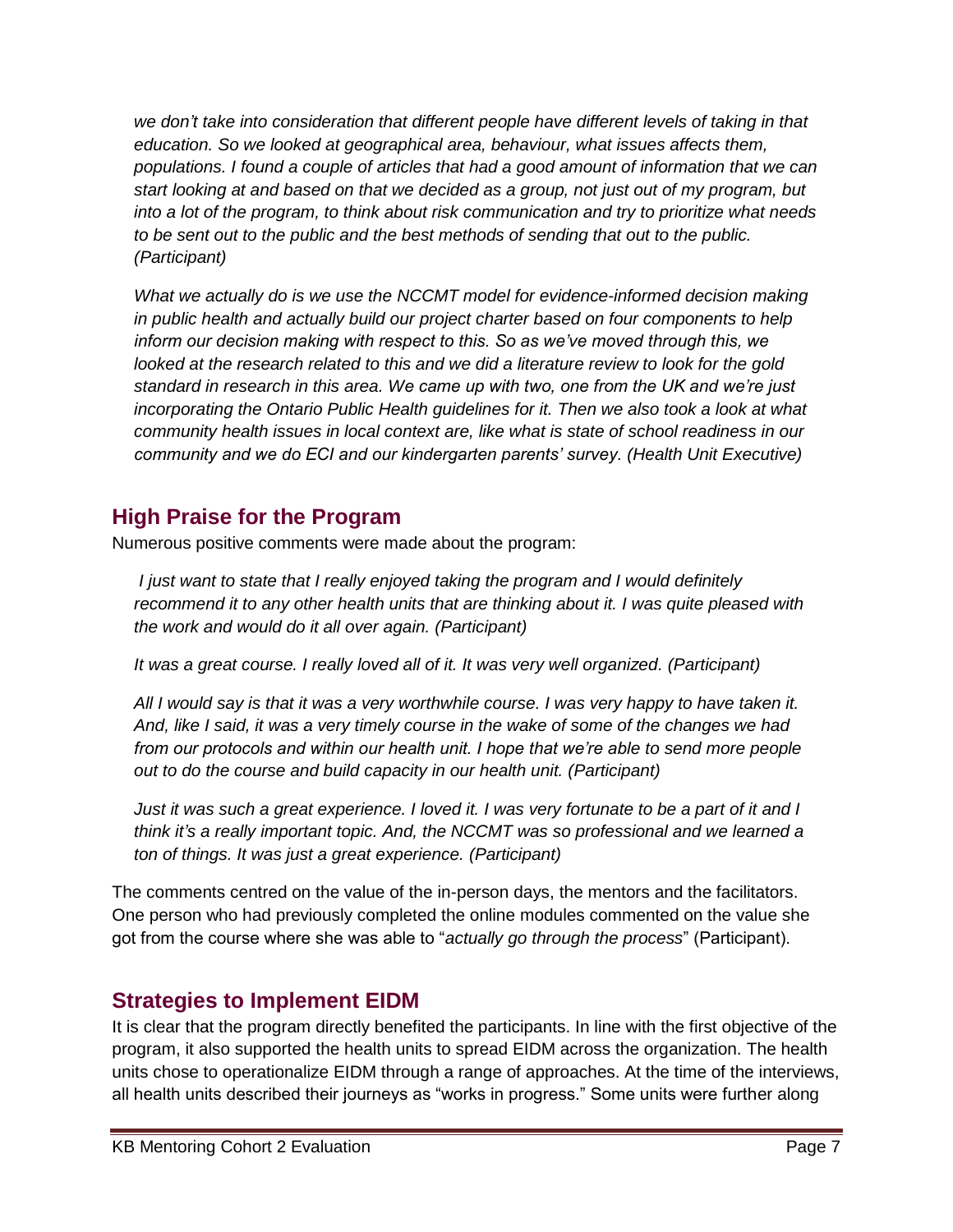than others. The strategies planned or implemented involved different combinations of designating EIDM champions, creating working groups, capacity building for staff on EIDM (usually through NCCMT training modules or in-house training by program participants), establishing dedicated EIDM positions, developing resources or guides, developing processes or undertaking specific projects. Interestingly, different terms or frameworks were used to operationalize EIDM across the health units. For example, one health unit integrated EIDM into a leadership framework, a second used a program planning framework, while a third has developed a knowledge-to-action framing.

Not all the health units were able to move forward with their plans to implement EIDM. Some are waiting for specific positions to be filled (e.g., a key leadership position or the KB staff position) before proceeding further with their implementation plans. One unit underwent a merger just as the program was ending and is only now in a position to move forward with EIDM. So far, they have formed a KB working group and this group will be tasked with developing an EIDM strategy.

There was a range of EIDM implementation strategies used across the health units. Of the five health units, two have a dedicated staff position, four use resources or processes, two have done more training, one has champions, and three have implemented a working group.

#### <span id="page-8-0"></span>**Effect of Not Taking the Training**

When asked to speculate on what might have happened in their EIDM journeys if participants had not participated in the KB Mentoring Program, participants talked about how things would have been more difficult, would have taken longer, would not be as systematic or effective, or would not have moved forward. These all speak to the program having made a difference.

| <b>Challenge</b>       | <b>Illustrative Excerpt</b>                                                                                                                                                                                                                                                                                                                                                                                   |
|------------------------|---------------------------------------------------------------------------------------------------------------------------------------------------------------------------------------------------------------------------------------------------------------------------------------------------------------------------------------------------------------------------------------------------------------|
| Not as far along       | I like learning in online modules, but it's so easy to be like oh, I'll<br>just do it next week or I'll just do it another day, I have something<br>more important right now. So, having that time where it's like no,<br>you just have to do this, I think really helps push it forward. So,<br>where we would be now I don't know, but I don't think it would be<br>exactly where we are now. (Participant) |
| <b>Poorer quality</b>  | I think it would have happened to a small degree, but I don't think it<br>would have been happening in the amounts and at the quality that<br>it is right now. I think it's great that people come and ask the<br>knowledge brokers questions about how to do things the way we<br>were taught by the NCCMT to do them. (Participant)                                                                         |
| <b>Less interest</b>   | I think the promotion of what we've been doing has really sparked a<br>lot of interest in people. So, I think it would have been more of a<br>side-of-the-desk kind of thing. It would have been happening, but I<br>don't think it would have been happening as well as it's happening<br>right now. (Participant)                                                                                           |
| <b>More struggling</b> | Yeah, I actually thought about that before. Before the training had<br>started, like I said, we were going down that path kind of, but we<br>didn't totally land on EIDM before that. We were looking to see<br>what else was out there and I think this just kind of gave us that                                                                                                                            |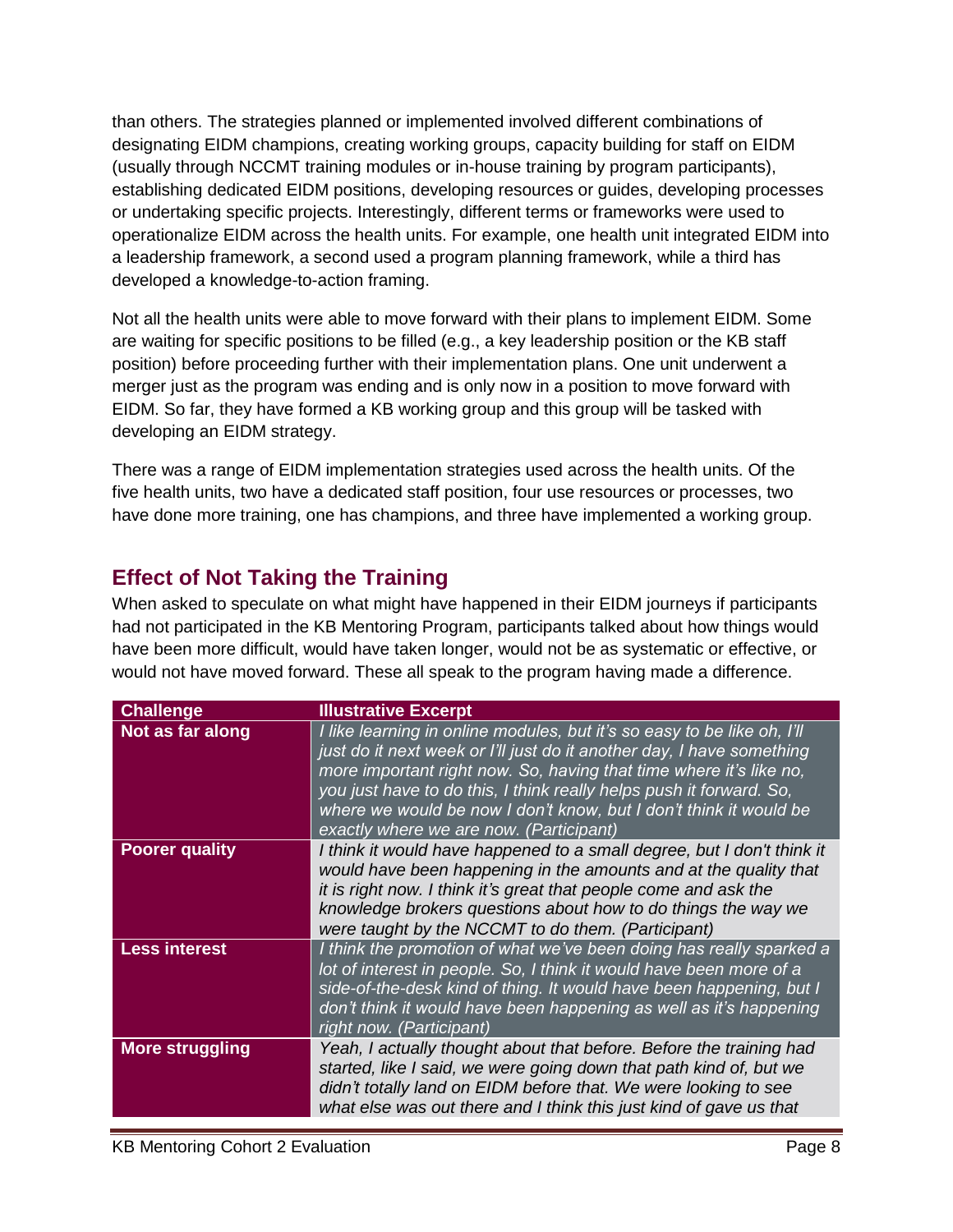| <b>More difficult</b>                                 | answer, this is where we need to go. So, I guess less time spent<br>floundering and trying to figure out where we want to be. I feel like<br>we're farther in the process now than we would be without doing<br>the training. And I also say that because I think being there for the<br>actual in-person training sessions was dedicated time for us to do<br>the doing and learn things. (Participant)<br>I think it would've been a lot more difficult. Even though we are |
|-------------------------------------------------------|-------------------------------------------------------------------------------------------------------------------------------------------------------------------------------------------------------------------------------------------------------------------------------------------------------------------------------------------------------------------------------------------------------------------------------------------------------------------------------|
|                                                       | aware of some of the guidelines for evidence research and stuff like<br>that, a lot of our health units still haven't had training in it. So I think<br>without (the training) it would be a little bit more difficult to do some<br>of the requirements that our organization is now requiring us to do,<br>such as program planning and work plans and stuff like that.<br>(Participant)                                                                                    |
| <b>Less confidence</b>                                | I don't know if we would be as far along in our approach without<br>doing that. We certainly wouldn't be as confident in recommending,<br>for example, "You need to do a critical appraisal." It was always<br>assumed people were doing that, but there was never any training<br>here. It was very loose. Now we're a lot more confident in<br>recommending certain processes. (Participant)                                                                                |
| <b>Less knowledge</b>                                 | Or not had the same, I think, level of insight into what the skills are<br>that we needed. Kind of a situation of not knowing. You know, you<br>don't know what you don't know. So I think that that's probably<br>what would have happened. (Participant)                                                                                                                                                                                                                    |
| <b>Fewer tools</b>                                    | Well, we definitely wouldn't have the guide. And obviously we<br>wouldn't have had the rapid review, I'm not quite sure who would<br>have done it for sexual health. (Participant)                                                                                                                                                                                                                                                                                            |
| <b>Unsure how it would</b><br>have been done          | I think it is supported through and important to our positions here,<br>so I think it would have, in some shape or form, it would have been<br>discussed. And there probably would have been more done about<br>that, about incorporating evidence into decision making, but I'm not<br>sure what route that they would have gone. (Participant)                                                                                                                              |
| <b>Lack of systematic</b><br>approach                 | You know, not taking a systematic approach and really just kind of<br>throwing that out and taking whatever appealed to us, or what kind<br>of proved our points. We certainly still have places where we're<br>doing that, and it's a very hard thing to get away from, but I think in<br>a lot of ways this training has kind of pointed us in the direction of<br>trying to avoid pitfalls like that. (Participant)                                                        |
| <b>Headed in wrong</b><br>direction                   | You know, I think I would have tried to keep going ahead,<br>especially in my own little department if you will. But I think we<br>might have even headed in the wrong direction of cherry picking<br>the literature. (Participant)                                                                                                                                                                                                                                           |
| <b>Lack of importance/</b><br><b>Fallen off radar</b> | Yeah, I think that's really what has helped is that we've been kind<br>of that constant nagging voice. I think that if we hadn't have done it,<br>the training, myself and others, I think, it would have been<br>something that mostly fell off the radar or that we were as a whole<br>trying to do it more ad hoc than anything else. (Participant)                                                                                                                        |
| <b>Unchanged practice</b>                             | Well I'd probably carry on the way I was doing. (Participant)                                                                                                                                                                                                                                                                                                                                                                                                                 |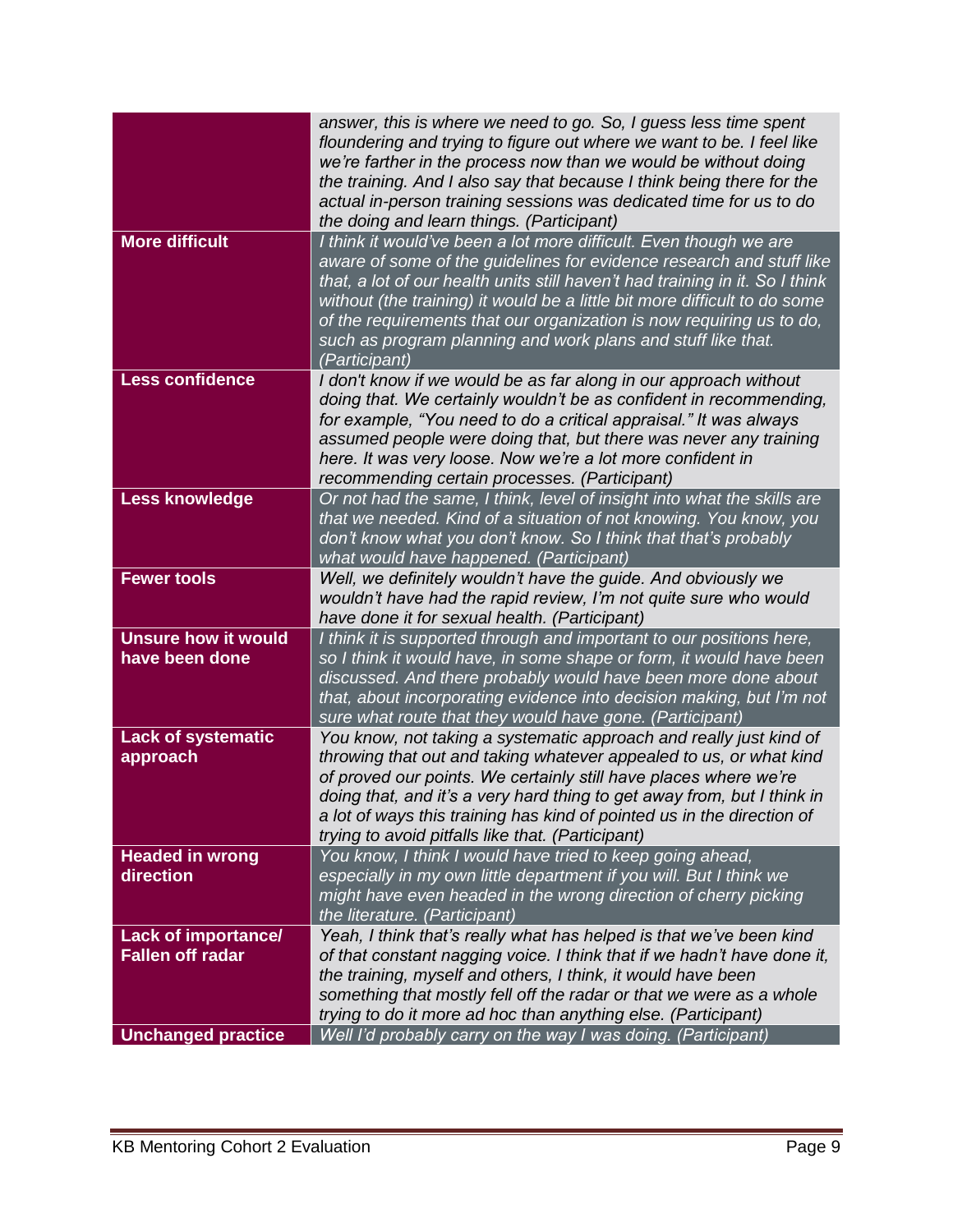#### <span id="page-10-0"></span>**Challenges in EIDM**

Participants talked about the challenges to implementing EIDM. The most frequently mentioned challenges were finding time to do the work and turnover in staff. Many participants talked about the challenge of finding time for the program itself; others also mentioned finding time for their new roles. Every health unit mentioned that at least one person participating in the program had left the unit or moved to another position. For some units where the participants were expected to act as supports for the entire health unit, this put them at a disadvantage. One person suggested that more people from each health unit should attend the training to compensate for the expected attrition. Another health unit is hoping to send a second group of staff to Cohort 3.

The table below outlines additional challenges to implementing EIDM, along with illustrative excerpts.

| <b>Challenge</b>                                                                    | <b>Illustrative Excerpt</b>                                                                                                                                                                                                                                                                                                                                                                                                                                                                                                                                                                                                                                                                                                                                                                                                                                                                                                                                                                                                                                                                                                                                                                          |
|-------------------------------------------------------------------------------------|------------------------------------------------------------------------------------------------------------------------------------------------------------------------------------------------------------------------------------------------------------------------------------------------------------------------------------------------------------------------------------------------------------------------------------------------------------------------------------------------------------------------------------------------------------------------------------------------------------------------------------------------------------------------------------------------------------------------------------------------------------------------------------------------------------------------------------------------------------------------------------------------------------------------------------------------------------------------------------------------------------------------------------------------------------------------------------------------------------------------------------------------------------------------------------------------------|
| <b>Dealing with</b><br>emergent issues                                              | For the emergent things that we deal with, we're not going to read<br>article upon article upon article upon article, right? We're not going<br>to do that, you know, two weeks' worth of investigation, looking at<br>different research articles and all that stuff, we need like quick,<br>easy ones that are like, whatever, when we're making decisions,<br>not for planning and things. (Health Unit Supervisor)                                                                                                                                                                                                                                                                                                                                                                                                                                                                                                                                                                                                                                                                                                                                                                               |
| <b>Lack of clout</b>                                                                | So it's just—it wasn't like the right people, I think, was  what's<br>that triangle, the right people, the right environment and the right<br>framework? That's the three rights, right, so it's like—those three<br>rights and if the three triangles are good, if the three apexes are<br>good, then you're sailing, but it's the right leader, that's what it is.<br>The right leader, the right environment and the right  yeah.<br>(Health Unit Supervisor)                                                                                                                                                                                                                                                                                                                                                                                                                                                                                                                                                                                                                                                                                                                                     |
| <b>Resistance</b>                                                                   | I know initially, [the KB participant] would come to our meetings and<br>she would say, "this is where we are" and she'd have like a little<br>presentation and she'd say, "this is where we are and this is how<br>you do evidence." But I know adult learning and if people don't see<br>what the benefit is for them, they don't care. They don't care. And if<br>it doesn't mean for them-so if they all had a project at the end, it<br>was for them to do this, if they were actually going to do something,<br>if they would pay attention to it, if it means something to them, but<br>the fact that they go in and then they have somebody that teaches<br>them, it caused actually some animosity and it caused a little bit of<br>grumbling at our meetings because you see people in my team<br>meetings are pissed off, they're like "God" like [argh], because they<br>don't care. It doesn't mean anything to them. So you know, that to<br>me—that was not the right—but we were told they had to go to<br>these meetings and you know, as passionate as she was about<br>presenting the information of all this stuff that she's learned,<br>nobody cared. (Health Unit Supervisor) |
| <b>Struggling with</b><br>other types of<br>evidence<br>beyond research<br>evidence | The community preferences, the local context and that. The one<br>thing that I found that we struggled here with when we were doing<br>the knowledge-to-action approach, because a lot of the knowledge<br>broker training was very research focused and on critical<br>appraisals, we felt like some of those other bubbles, we felt a little                                                                                                                                                                                                                                                                                                                                                                                                                                                                                                                                                                                                                                                                                                                                                                                                                                                       |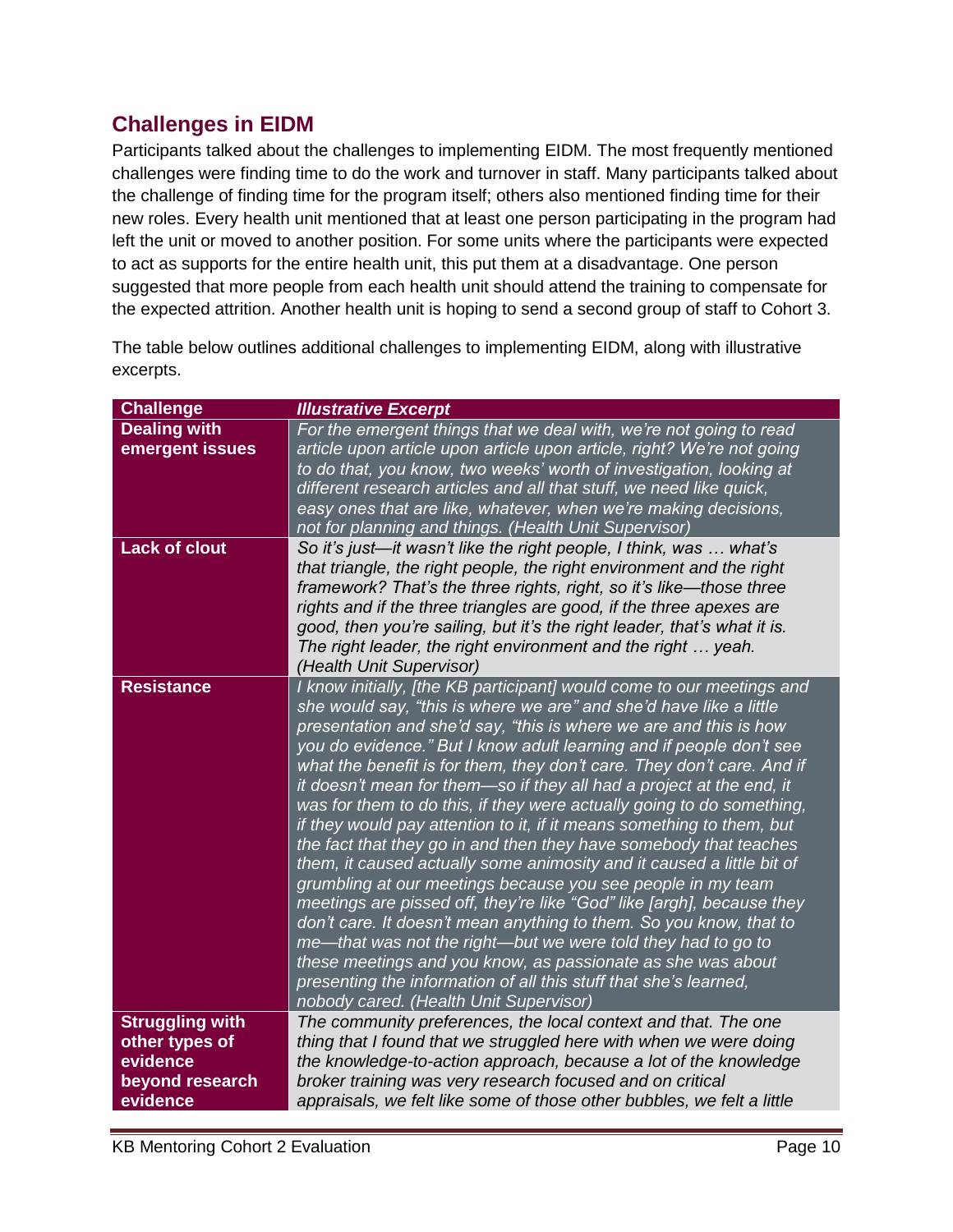|                         | unfamiliar with or like what do we do with these. And I totally<br>understand why, if you had to focus on any of those bubbles,<br>research would probably be the number one thing, because it's a<br>lot more universal, while the local context, the political preference,<br>that's going to be very specific to every health unit, right?<br>(Participant)                                                                                                                                                                                                                                                                                                                                                |
|-------------------------|---------------------------------------------------------------------------------------------------------------------------------------------------------------------------------------------------------------------------------------------------------------------------------------------------------------------------------------------------------------------------------------------------------------------------------------------------------------------------------------------------------------------------------------------------------------------------------------------------------------------------------------------------------------------------------------------------------------|
| <b>Not using skills</b> | If you don't use the knowledge that you gain from health research<br>methodology, I had a background in it but it had been five or six<br>years since I'd done any of it, so reviewing all the different<br>methodologies was really good and always reviewing the clinical<br>appraisal tools and how to interpret, you know, odds ratios. I mean,<br>if you don't do that regularly, it's gone. So it was good for us to<br>review that, and we're finding, even now, a year after the program,<br>that we're having to go back to the NCCMT modules to even hone<br>up those skills again, if it's not something that if you use regularly,<br>that it certainly disappears, that knowledge. (Participant) |

#### <span id="page-11-0"></span>**Suggested Improvements**

While virtually all respondents were very positive about all aspects of the training, respondents were able to offer suggestions for improvement.

*I thought it was great. I think the number of days was definitely needed. And the stuff that they used was great. The content was great. They tried to pick material that was really geared toward what we were doing and seeing in our everyday jobs. So it was very relevant and kept us on task, which was great, and interested. (Participant)*

The table below outlines specific suggestions for each program component.

| <b>Component</b>                                                                                                                                                                                                                                                                                                                                                  | <b>Suggestions for Improvement</b>                                                                                                                                                                                                                                                                                                                                                        |
|-------------------------------------------------------------------------------------------------------------------------------------------------------------------------------------------------------------------------------------------------------------------------------------------------------------------------------------------------------------------|-------------------------------------------------------------------------------------------------------------------------------------------------------------------------------------------------------------------------------------------------------------------------------------------------------------------------------------------------------------------------------------------|
| <b>Rapid review</b><br>Better communicate time expectations.<br>$\bullet$<br>project<br>Stress the importance of figuring out a good topic and ensure buy-<br>$\bullet$<br>in from management.<br>Have flexible timelines for completion.<br>$\bullet$<br>Help people plan for the hard deadline.<br>$\bullet$<br>Have more check-ins along the way:<br>$\bullet$ |                                                                                                                                                                                                                                                                                                                                                                                           |
|                                                                                                                                                                                                                                                                                                                                                                   | It was just kind of left up to us to check in with our mentor<br>person as we needed. And so, something maybe a little more<br>structured would have kept us a little more on track.<br>(Participant)                                                                                                                                                                                     |
| <b>Monthly webinars</b>                                                                                                                                                                                                                                                                                                                                           | Better communicate time expectations.<br>$\bullet$<br>Ensure strong facilitation to encourage participation.<br>$\bullet$<br>Offer additional webinars after the program ends.<br>Focus on other topics beyond critical appraisal.<br>Hold them at times other than lunch hour.<br>$\bullet$<br>Provide documentation of the factors that were considered in the<br>$\bullet$<br>ratings: |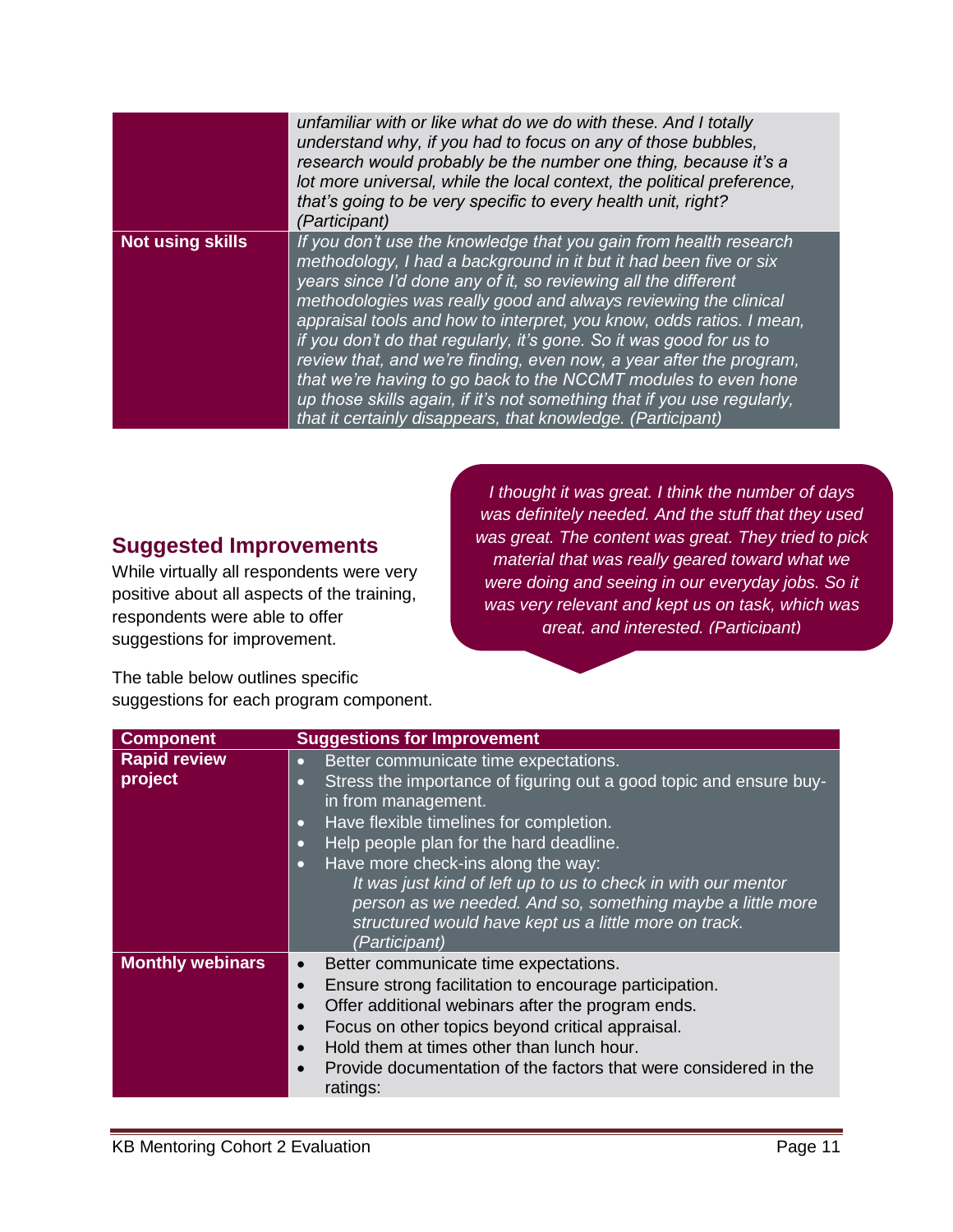|                | The one thing that I felt was missing was kind of looping back<br>so, that if you weren't able to attend or if you missed<br>something in the discussion, there wasn't really a loop back-<br>with the I'm going to say correct answers if you will-from the<br>discussion that we did. So, basically it was set up that you<br>would read the article in advance and critically appraise the<br>article beforehand and there would be discussion on the line<br>about oh, I gave this one a four or you gave this one a six.<br>Let's talk about that and what do we land on in the end and<br>there was never really that kind of loop back on okay, so this is<br>what, you know, we as experts in this would give it. It was like<br>sometimes we resolved it over the phone and sometimes we<br>didn't and it would have been nice to have that documentation<br>so we would move that forward and use that knowledge to<br>share that with others when they're going through these<br>processes. (Participant) |
|----------------|----------------------------------------------------------------------------------------------------------------------------------------------------------------------------------------------------------------------------------------------------------------------------------------------------------------------------------------------------------------------------------------------------------------------------------------------------------------------------------------------------------------------------------------------------------------------------------------------------------------------------------------------------------------------------------------------------------------------------------------------------------------------------------------------------------------------------------------------------------------------------------------------------------------------------------------------------------------------------------------------------------------------|
| In-person days | Allow teams to stay extra days to have dedicated time to work on<br>$\bullet$                                                                                                                                                                                                                                                                                                                                                                                                                                                                                                                                                                                                                                                                                                                                                                                                                                                                                                                                        |
|                | rapid review with ready access to mentors.                                                                                                                                                                                                                                                                                                                                                                                                                                                                                                                                                                                                                                                                                                                                                                                                                                                                                                                                                                           |
|                | Accommodate teams at different stages of their rapid review.<br>$\overline{\mathbf{C}}$                                                                                                                                                                                                                                                                                                                                                                                                                                                                                                                                                                                                                                                                                                                                                                                                                                                                                                                              |
|                | Re-think the open structure of the final session:<br>$\bullet$                                                                                                                                                                                                                                                                                                                                                                                                                                                                                                                                                                                                                                                                                                                                                                                                                                                                                                                                                       |
|                | We talked about this as a group a couple of times. So I would<br>say the first two times we went to McMaster it seemed highly                                                                                                                                                                                                                                                                                                                                                                                                                                                                                                                                                                                                                                                                                                                                                                                                                                                                                        |
|                | organized and there was a lot of, you know, didactic                                                                                                                                                                                                                                                                                                                                                                                                                                                                                                                                                                                                                                                                                                                                                                                                                                                                                                                                                                 |
|                | presentations, and we came home with lots of resources. The<br>last time we went, it was more our mentors meeting us where<br>we were at because we found that the different groups from<br>different health units were at very different places. So some<br>had lots of staff changeover, some people had changed their<br>questions a few times, and just because of where we were all<br>at, we were in very different places, there was no formal<br>presentations or any sort of training, and it was just, we can<br>help you if you need help.                                                                                                                                                                                                                                                                                                                                                                                                                                                                |
|                | So we found our last two or three days-I can't remember the<br>timeframe—when we were there, that we basically spent most<br>of the time just working independently, and that didn't seem<br>like a very good use of time. We felt like we could have maybe<br>stayed here and done that and teleconferenced in for that. So                                                                                                                                                                                                                                                                                                                                                                                                                                                                                                                                                                                                                                                                                         |
|                | it definitely seemed much more formal at the front end and not<br>so much at the end. (Participant)                                                                                                                                                                                                                                                                                                                                                                                                                                                                                                                                                                                                                                                                                                                                                                                                                                                                                                                  |

A number of suggestions were made about the program as a whole.

| <b>Specific Topics to</b>           | <b>Communication, Delivery and</b>                           | <b>Expand Audiences or Offer</b>                                 |  |
|-------------------------------------|--------------------------------------------------------------|------------------------------------------------------------------|--|
| Include                             | <b>Logistics</b>                                             | <b>Additional Training</b>                                       |  |
| Other bubbles                       | Provide realistic expectations                               | <b>Training for leaders</b>                                      |  |
| beyond research                     | for time commitment.                                         | KB Training 2.0                                                  |  |
| Adaptability and<br>l o<br>transfer | Ensure research question is<br>of value to the organization. | A refresher course<br>Other cohorts from the<br>same health unit |  |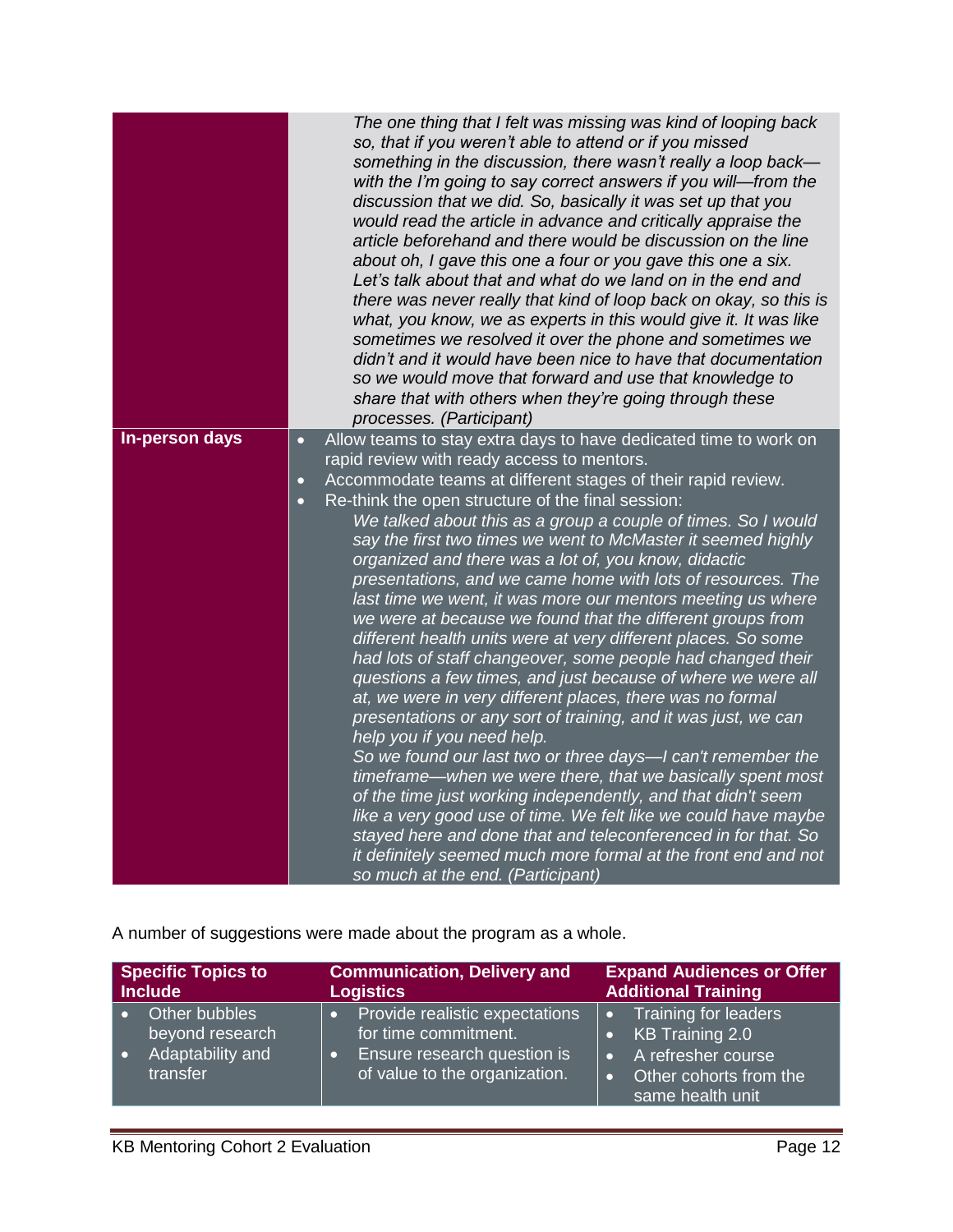| $\bullet$<br>$\bullet$ | Next steps after<br>critical appraisal<br>How to prioritize<br>different types of<br>evidence when | $\bullet$<br>$\bullet$ | Stress the importance of<br>developing a good research<br>question.<br>Ensure organizations provide<br>dedicated time to work on the | $\bullet$ | A larger cohort from each<br>health unit |
|------------------------|----------------------------------------------------------------------------------------------------|------------------------|--------------------------------------------------------------------------------------------------------------------------------------|-----------|------------------------------------------|
|                        | needed                                                                                             |                        | course and rapid review.                                                                                                             |           |                                          |
| $\bullet$              | How to implement<br>EIDM in<br>organizations                                                       | $\bullet$              | Inform participants of<br>requirement to conduct a<br>rapid review.                                                                  |           |                                          |
| $\bullet$              | How to innovate and                                                                                | $\bullet$              | Condense the course.                                                                                                                 |           |                                          |
|                        | use evidence                                                                                       | $\bullet$              | Inform participants that the                                                                                                         |           |                                          |
|                        |                                                                                                    |                        | main focus is on research<br>evidence.                                                                                               |           |                                          |

Participants also provided suggestions about other things NCCMT can do beyond the program, such as:

- Holding check-ins after the program/refresher, and
- Creating a repository of rapid reviews.

### <span id="page-13-0"></span>**Further Support for EIDM**

Respondents were able to articulate a range of supports that would further their own EIDM and EIDM across their organizations. The most frequently mentioned supports that would further EIDM were:

- Management buy-in
- Training more people
- Dedicated time, and
- Hiring dedicated staff.

The table below outlines the full list of supports required to further EIDM.

| <b>Support to</b><br><b>Further EIDM</b> | <b>Illustrative Excerpt</b>                                                                                                                                                                                                                                                                                                                                                                                                                                                                                                                                                                                                                                                                                                                                                                                                                              |
|------------------------------------------|----------------------------------------------------------------------------------------------------------------------------------------------------------------------------------------------------------------------------------------------------------------------------------------------------------------------------------------------------------------------------------------------------------------------------------------------------------------------------------------------------------------------------------------------------------------------------------------------------------------------------------------------------------------------------------------------------------------------------------------------------------------------------------------------------------------------------------------------------------|
| <b>Provide</b><br>accountability         | I think accountability for it. Some way of rating our progress or keeping<br>in touch with NCCMT and getting assessments of where to improve. An<br>external auditing mechanism or external accountability that's prepared<br>to kind of take a look at what you're doing and compare it to what would<br>be expected and provide some very individualized suggestions. It might<br>be helpful instead of moving ahead and doing whatever they think is the<br>right answer. And check-ins around that and kind of what the<br>deliverables have been and some reference back to the training where<br>things may have fallen down a bit. For me, everything feels important<br>these days, but I actually think this is hugely important, so that's why it<br>really should have sort of a different level of accountability. (Health Unit<br>Director) |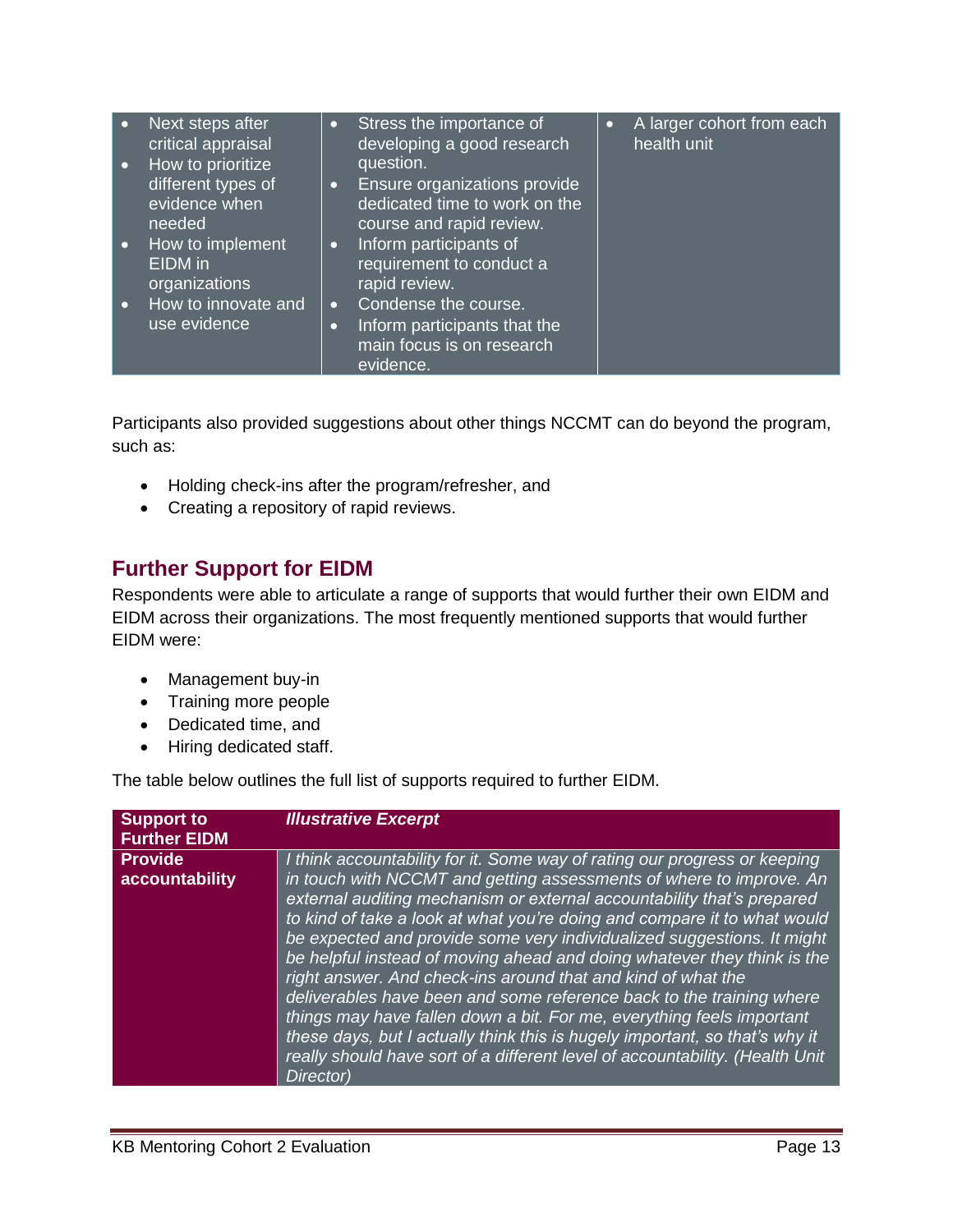| <b>Encourage</b><br>champions                      | I think what I've learned from it is that it certainly can be done without<br>really taking other things off your plate if you make it a priority. I think<br>that that's kind of what it has to be: you have to have people in the<br>organization making it a priority, and that's kind of what's kept it going<br>here is us and a few other people kind of making this development<br>important to them. So I think that's kind of one of the big things overall<br>I've figured out with this program and it's why I continue to do it the way<br>that I am. (Participant)                                                                                                                                                                                                                                                                                                                                                                                                   |
|----------------------------------------------------|-----------------------------------------------------------------------------------------------------------------------------------------------------------------------------------------------------------------------------------------------------------------------------------------------------------------------------------------------------------------------------------------------------------------------------------------------------------------------------------------------------------------------------------------------------------------------------------------------------------------------------------------------------------------------------------------------------------------------------------------------------------------------------------------------------------------------------------------------------------------------------------------------------------------------------------------------------------------------------------|
| <b>Focus on culture</b><br>change                  | I'm not so sure the culture's going to change as quickly as I want it to.<br>(Participant)                                                                                                                                                                                                                                                                                                                                                                                                                                                                                                                                                                                                                                                                                                                                                                                                                                                                                        |
| <b>Embed in health</b><br>professional<br>training | I think if this information could be embedded in some of the health<br>professional training that they're coming into the workplace with some<br>of this information that we're not having to train and up-skill. I think the<br>sooner they learn it the better. When I think about my nursing training, I<br>do remember doing critical appraisal and going through those exercises<br>but not to the depth of the evidence-informed decision making process.<br>(Health Unit Executive)                                                                                                                                                                                                                                                                                                                                                                                                                                                                                        |
| Integrate into<br>existing<br>processes            | Or if that's through making sure that the framework is built into the<br>decision making framework that we're working on, leadership<br>development stuff that we're working on, the day-to-day work that we do<br>and so on. So I think it's just having a consistent approach to that.<br>(Health Unit Executive)                                                                                                                                                                                                                                                                                                                                                                                                                                                                                                                                                                                                                                                               |
| <b>Hire dedicated</b><br>person                    | So you do need the dedicated resources, which we have repurposed<br>from FTE to be able to do that. Now I think the expectation probably<br>from a lot of the staff is going to be, "Well this person is actually going to<br>do it for me." Whereas she's more of a coach and facilitator to kind of<br>help them do it. We really need to empower. I think health promoters<br>are very well-positioned in the organization to be able to do this type of<br>process. It should be iterative. They just take a work plan and they go<br>on what they think they know or they look at another health unit. They<br>don't necessarily do that lit review to point them in the right direction to<br>make the best decision. (Health Unit Executive)                                                                                                                                                                                                                               |
| <b>Maintain</b><br>relationship with<br>mentor     | Maintaining a relationship with our mentor, who is Maureen, will be<br>helpful. It has been already, because she came into the training and<br>she sort of has a good sense of the organization. So, maintaining that<br>relationship would be really important. (Participant)                                                                                                                                                                                                                                                                                                                                                                                                                                                                                                                                                                                                                                                                                                    |
| <b>Ensure</b><br>management buy-<br>in/support     | I think for us what's really important is senior management and middle<br>management to get buy-in, which is why we tried to do a management<br>forum. Because I think if there's no buy-in from them it's very hard for<br>front-line staff to do some of this work if, you know, 90% of your time is<br>already taken with other things. There's no allotment of time and<br>resources for this kind of work. So I think a lot of management would<br>need to sort of—they might not necessarily have to know all the ins and<br>outs of how you do every step of the way, but I guess it's important to<br>drive the point home on why this is important, why this is better in the<br>long run. I guess when you're deciding to start, stop or modify any<br>program or service, that if you have this evidence or these reviews done<br>to back this up, you're less likely to be, you know-not necessarily<br>make the wrong decision, but something that's not grounded in |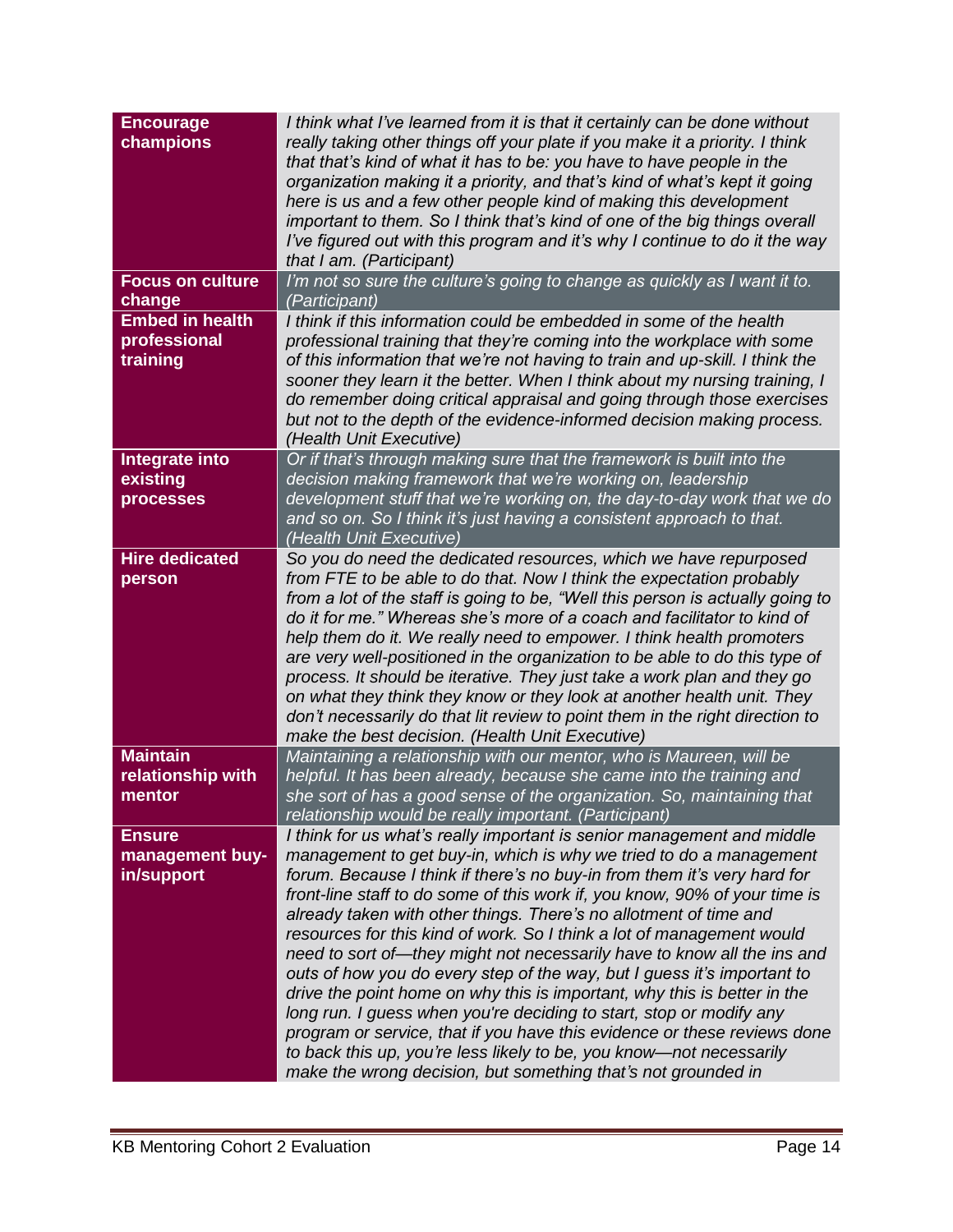|                          | evidence. So if it turns out that it doesn't work you have nothing, no leg                                                                  |
|--------------------------|---------------------------------------------------------------------------------------------------------------------------------------------|
| <b>Provide more</b>      | to stand on, because you didn't even look to the evidence. (Participant)                                                                    |
| access to peer           | Then, actually, the other thing I would say for resources is,<br>unfortunately, we have a very limited access to-we do have some, but       |
| reviewed lit             | mostly very limited access to peer review literature. (Participant)                                                                         |
| <b>Provide more</b>      | So, thinking about, in the next six months, in the next year, where might                                                                   |
| longer-term              | we be? What decisions might we need to make at that time and,                                                                               |
| planning                 | thinking, it's more of that long-term planning, but not really long-term, a                                                                 |
|                          | more longer-term planning than immediate planning. I think that that                                                                        |
|                          | would really benefit. (Participant)                                                                                                         |
| <b>Train more staff</b>  | I think if we had more KB workers or more people that were training in                                                                      |
|                          | KB it would probably be a lot more helpful. But at this time it's just the                                                                  |
|                          | four of us, so it's a little bit difficult. (Participant)                                                                                   |
| Provide a                | Yeah, I can see a time come where we might want to get people a                                                                             |
| refresher                | refresher or we might want to do some training, you know, kind of for all                                                                   |
|                          | staff. (Health Unit Manager)                                                                                                                |
| <b>Review modules</b>    | I think we've all stated aloud too that the modules, it would be good to                                                                    |
|                          | review the modules and sort of keep up that way, and then to share<br>those pieces with people that are interested. (Participant)           |
| <b>Ensure others</b>     | I think we need to demonstrate examples of where we use this and                                                                            |
| see the value            | make the decisions. I think we need to showcase those. So I think by                                                                        |
|                          | doing a knowledge-to-action showcase would help us, who are not the                                                                         |
|                          | early adopters, to say "Hey, you know what? That actually did get some                                                                      |
|                          | traction and it was kind of interesting and, yeah, it did try to come up                                                                    |
|                          | with some solutions. Maybe I'm interested in looking into that after all."                                                                  |
|                          | (Health Unit Director)                                                                                                                      |
| <b>Provide support</b>   | Continuing to have the centre available as a resource is important.                                                                         |
| from NCCMT               | (Health Unit Manager)                                                                                                                       |
| <b>Provide more</b>      | I think the big thing is going to be training people and making sure that                                                                   |
| training                 | it's kind of front of mind when it comes time to starting a program,                                                                        |
|                          | deciding maybe you need to stop running a program or whatever the<br>case may be. And making sure that this is the way that we should do it |
|                          | so, we're all kind of making decisions the same way. I think training is                                                                    |
|                          | the biggest thing. We don't know what the training module is going to                                                                       |
|                          | look like, whether people will just do the NCCMT course online or what                                                                      |
|                          | it will be, but I think that's our key piece right now. (Participant)                                                                       |
| <b>Provide dedicated</b> | I guess time away from your day-to-day work, time constraints. In order                                                                     |
| time                     | to do the research, in order to compile some type of project isn't                                                                          |
|                          | something that belongs alongside the daily work that staff do is feasible.                                                                  |
|                          | So, time away from what they do, whether a designated day a week or                                                                         |
|                          | however that may look, I'm not quite sure. But some time given in order                                                                     |
|                          | to do this type of work is important. (Health Unit Manager)                                                                                 |
| <b>Provide tools</b>     | But one of the tasks she had been given is to figure out what templates<br>do people need to always be filling out, how do we store that    |
|                          | information? We floated a couple ideas around, but I think we need to                                                                       |
|                          | hone in a little bit more on the process before we can figure out what                                                                      |
|                          | that can look like. (Participant)                                                                                                           |
|                          |                                                                                                                                             |

One person mentioned that change will just take time: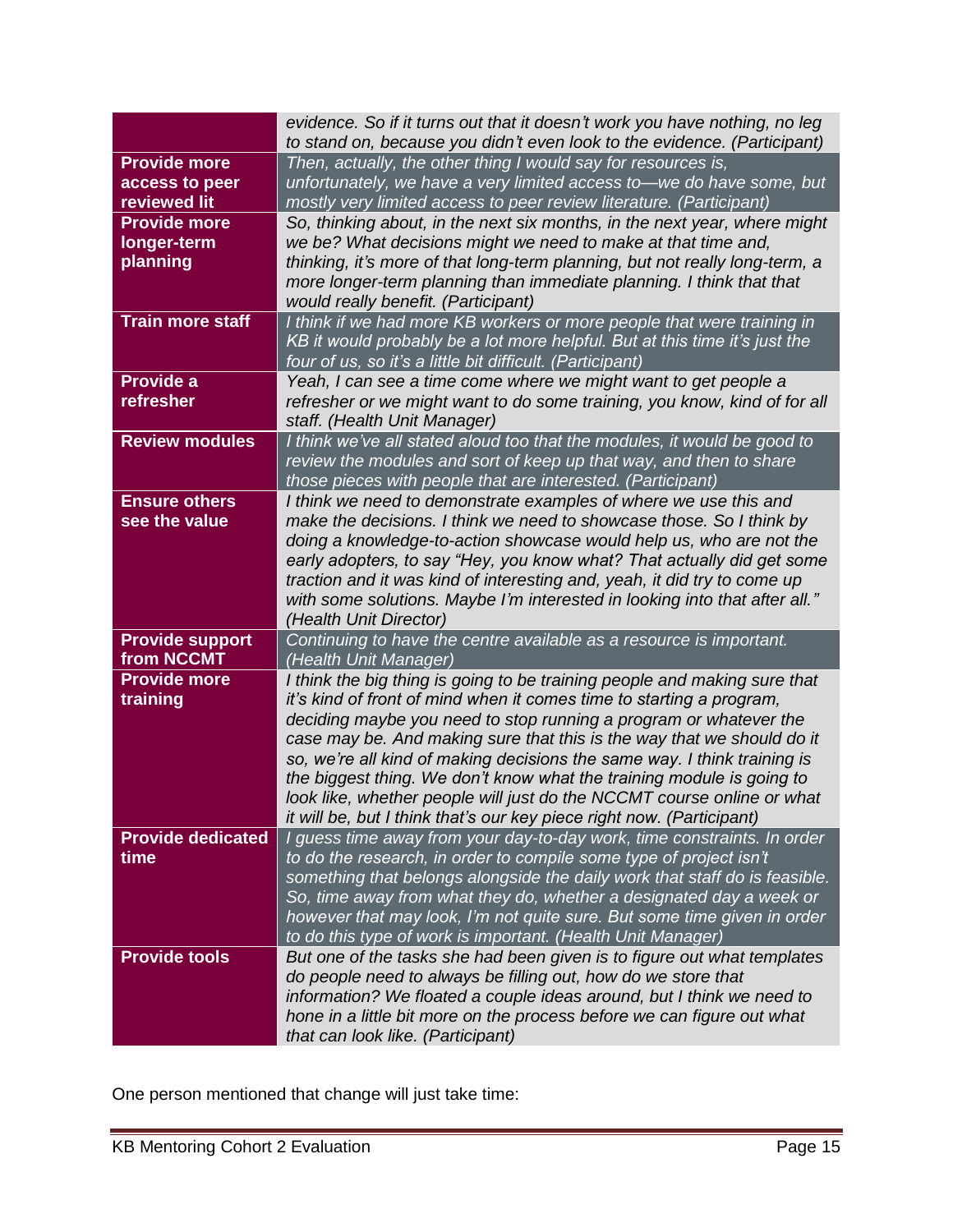*I'm a believer that change happens over time, especially if you're thinking about culture change. It's not going to happen by sending five to 10 people to one session or a multiyear session and that we need to continuously find ways to embed that thinking into an organization, into the fabric of the organization. (Health Unit Executive)*

These suggestions are very much in line with what is known about effective implementation strategies. This is an area where NCCMT can do further KT work to support organizations to develop evidence-based implementation plans for EIDM. One person suggested providing information on what other organizations are doing:

*Maybe just how people are bringing EIDM into their workplace and what kind of ideas they've had, what things have worked and what haven't worked. Just so, we can kind of learn from each other and not try something that someone else has already tried and was unsuccessful with, you know. (Participant)*

#### <span id="page-16-0"></span>**Summary and Conclusions**

This report presents the findings of follow-up interviews with Cohort 2 KB Mentoring Program participants and health unit managers and executives. The interviews were conducted to uncover the impact of the KB Mentoring Program and obtain suggestions for improvements. The interviews took place about six months after the program ended (the program ran from January 2017 to June 2018).

The interviews revealed that the KB Mentoring Program was highly successful in increasing capacity for EIDM and furthering EIDM practices, the two main objectives of the program. Participants reported a range of outcomes including increased confidence, knowledge, skills and connections. These are the cornerstones of improved capacity. The KB Mentoring Program was seen as a major contributor in furthering the use of evidence in public health practice. Because of the program, these five health units are now engaging in a range of evidence-based practices including conducting additional rapid reviews, doing more critical appraisals of evidence and requiring evidence be included (and documented) in program review and planning.

The health units have operationalized EIDM supports in a variety of ways, including dedicated staff positions, working groups, additional training, standardized processes and resources such as guidebooks, frameworks and online portals. In some cases, participants have become champions for EIDM and are directly engaged in supporting others to do EIDM. In other cases, additional staff have been hired to take on this role. While the KB Mentoring Program was not the only agent of change in these health units, it was widely seen as helping move the organizations forward in their EIDM journeys in a more consistent, efficient and effective way. Participants offered high praise for the program.

Respondents mentioned a number of challenges in furthering their EIDM journeys and additional supports that will be required. They also suggested how the KB Mentoring Program can be improved. NCCMT should review these suggestions and determine which can be implemented to improve the program and which can be addressed through other means.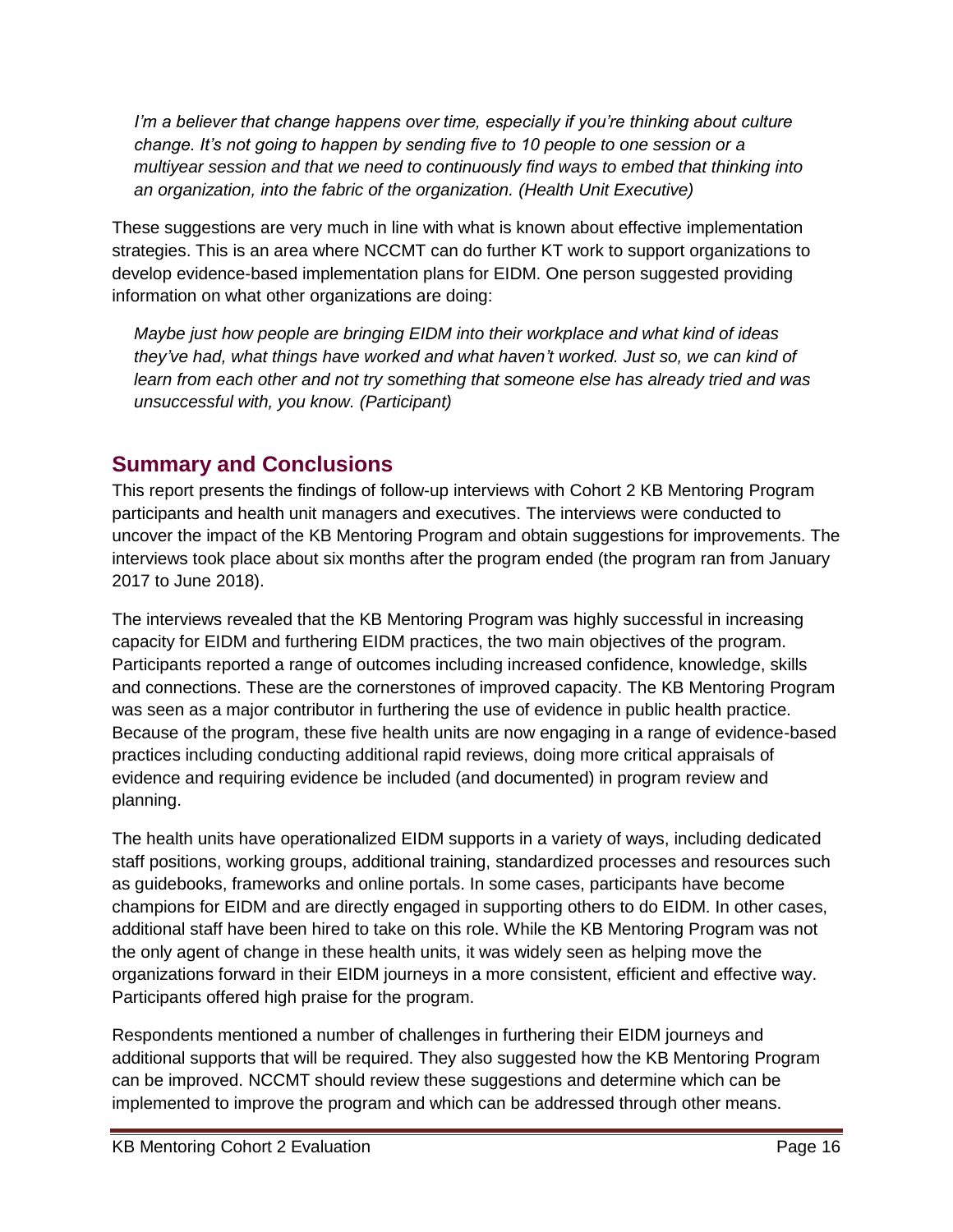#### <span id="page-17-0"></span>**References**

Thomas, D.R. (2006). A general inductive approach for analyzing qualitative evaluation data*. American Journal of Evaluation*, *27*(2), 237–246.